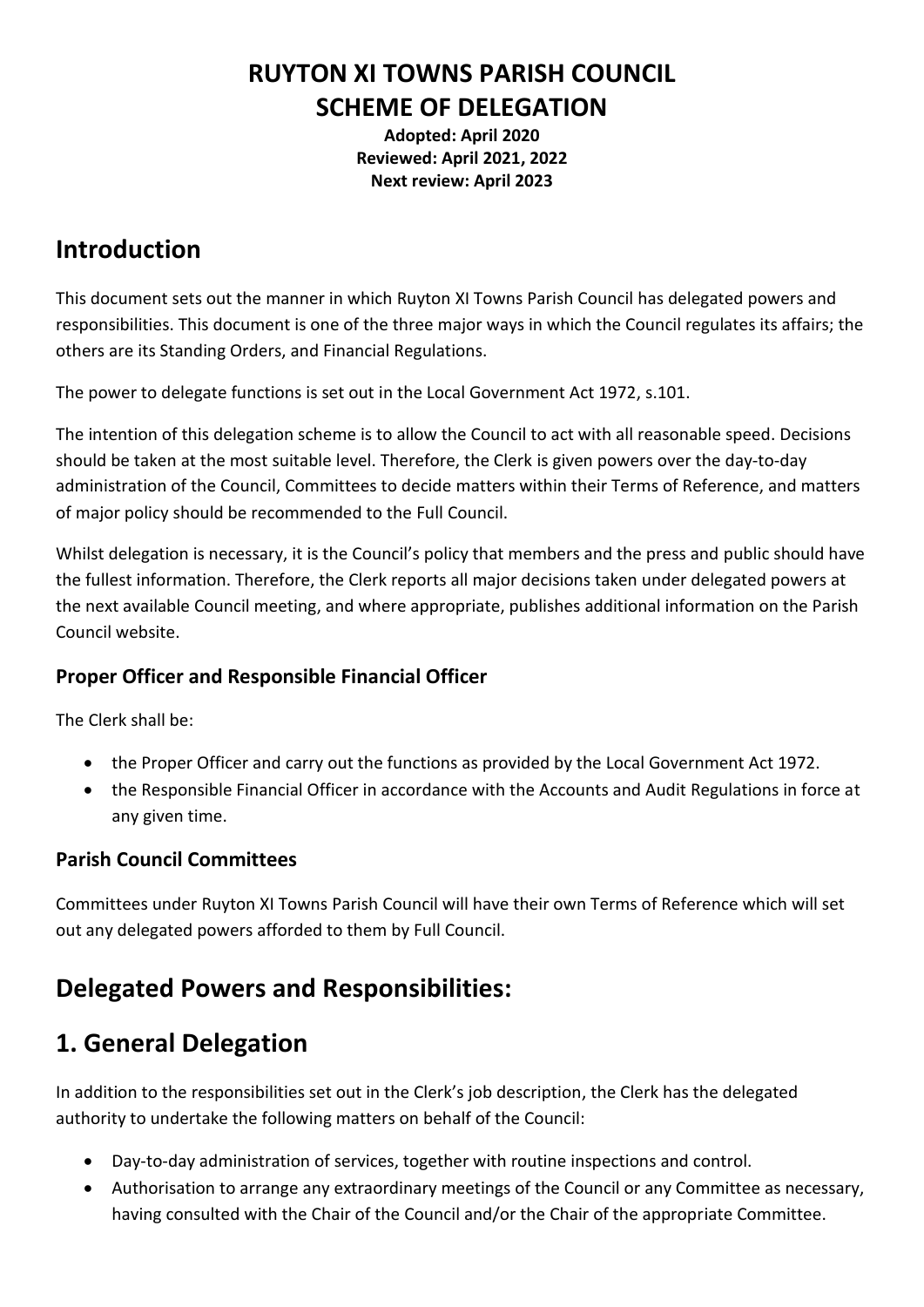- Authorisation to postpone or cancel any ordinary or extraordinary meetings of the Parish Council, or Committees or Sub-Committees as required, having consulted with the Chair of the Council and/or the Chair of the appropriate Committee.
- Authorisation to respond immediately to any correspondence, requiring or requesting information or relating to previous decisions of the Council but not correspondence requiring an opinion to be taken by the Council or its Committees.
- Handling requests for information under the Freedom of Information Act 2000 and the Data Protection Act 2018, following the Subject Access Request Policy.
- Issuing press releases and statements to the press on the Council's known policies.
- Updating and managing the content of the Council's website.
- Preparing copy for the Council's newsletter following consultation with the Chairman and/or Vice Chairman.
- Periodic review and destruction of Council documents (electronic or hardcopy) according to legal restrictions, the Council's Records Management Policy, and the Data Protection Act 2018, in consultation with the Chairman if deemed necessary.
- Reporting potholes, incidences of fly-tipping, and other hazards to the Principal Authority following consultation with the Chairman and/or Vice Chairman.
- Taking appropriate actions arising from emergencies in consultation with Chairman/Vice Chairman of the Council as appropriate to the circumstances.

# **2. Annual Meetings**

This Scheme of Delegation also permits the Council to receive and act upon Government advice in relation to the holding of the Annual Meeting of the Parish (noting such meetings must normally be held before 1 June), and the Annual Meeting of the Parish Council (noting such a meeting must normally be held in May), thereby giving delegated power to the Clerk (or Locum Clerk) to make necessary re-arrangements for these meetings in consultation with the Chair.

# **3. Financial Delegation**

In addition to the Clerk/RFO's legal responsibilities with regards to Accounts and Audit Regulations, the Parish Council recognises that there may be situations where it is appropriate for the Clerk/RFO to have further delegated powers in relation to financial matters. Such situations could include, but are not limited to, emergency works required to Parish Council assets, urgent replacement of computing equipment, and critical payment decisions when the Parish Council is unable to meet in a lawfully convened meeting, for example, a pandemic, or extreme weather. Such delegated powers are conditional upon the Clerk/RFO identifying a lawful power or authority that would at any rate permit the Parish Council to approve such expenditure under normal circumstances. If in any doubt, the Clerk/RFO will seek guidance from the County Association of Local Councils, the Society of Local Council Clerks, Shropshire Council's Legal Department, and other bodies as necessary.

This Scheme of Delegation notes that:

a) It is lawful for the Clerk/RFO to spend against specific items in the Parish Council's budget i.e. for contractors, hall hire, Clerk/RFO's salary, all of which having been identified in the budget when setting the precept.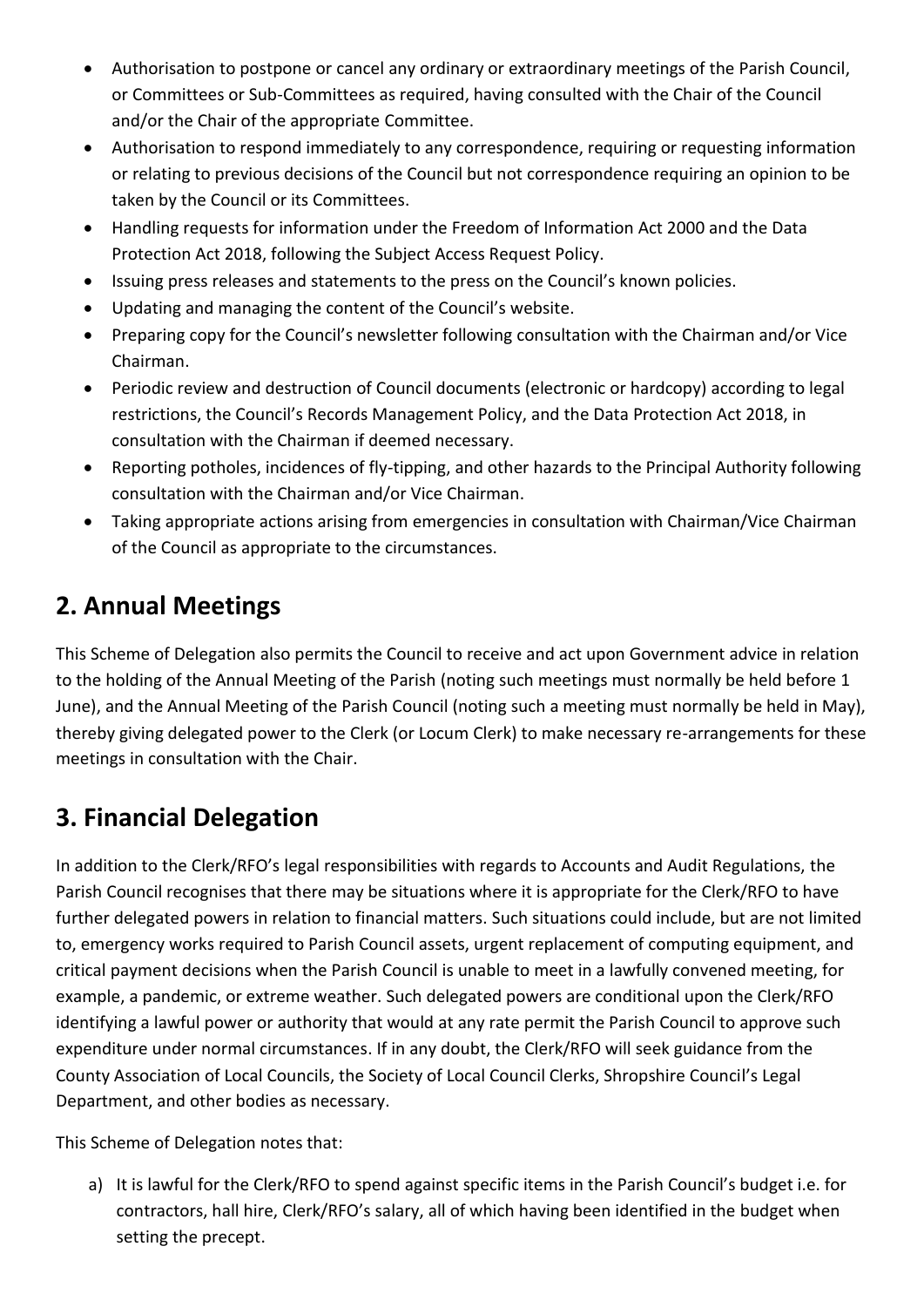- b) The Clerk has delegated authority to make routine expenditure (office stationery, postage, printer cartridges, etc.) in accordance with Financial Regulation 4 (Budgetary Control and Authority to Spend).
- c) When unforeseen circumstances arise, the Clerk/RFO, in conjunction with the Chairman of the Council or Chairman of the appropriate Committee, has delegated authority to spend up to a limited amount (£500) in accordance with Financial Regulation 4 (Budgetary Control and Authority to Spend).
- d) In accordance with Financial Regulation 4, all payments above £500 would ordinarily require the approval of the Full Council at an ordinary meeting. In circumstances where this is not possible, e.g. Parish Council meetings have been prevented from taking place, the Clerk/RFO will liaise with all councillors via email to gain their approval (by majority) before making any spending decisions.
- e) Once approval has been obtained from the Chairman, or where necessary Councillors, the Clerk/RFO and bank signatories will use the Parish Council's online banking to make arrangements for such payments.
- f) Where delegated authority has been used to make spending decisions outside of ordinary Council/Committee meetings, details of any such payments (other than routine expenditure mentioned in point b) will be published on the Parish Council website in the interests of transparency. Such payment decisions will also be ratified by the Parish Council at the next ordinary meeting and duly minuted.

## **4. Planning Delegation**

As Ruyton XI Towns Parish Council usually only meets 11 times a year there are times where a planning application is received that will not allow enough time for the Council to meet and agree on a response before the deadline for consultee comments. There may also be occasions where Parish Council meetings have been prevented from taking place. In these circumstances the following policy will apply:

- 1. Clerk receives the application via email, and the application link is emailed to all councillors.
- 2. The Clerk contacts the Planning Authority to request an extension of the consultation deadline.
- 3. If an extension is not possible, Councillors will consider the application, taking into account any material considerations (see below), and will share their comments via email using reply all.
- 4. Councillors must declare any pecuniary interests to the clerk as they would at a normal Council meeting, and if they have an interest, they must not take part in the discussions.
- 5. The clerk will determine the deadline for receiving initial comments based on the consultation deadline, taking into account time to call an extra-ordinary meeting if this is deemed necessary.
- 6. If there is disagreement between the councillors, or if a councillor feels the application should be determined at a meeting, a site visit can be arranged, and an extra-ordinary meeting is called in accordance with the Council's existing Standing Orders.
- 7. Clerk will have delegated power to draft a response based on the comments received and will share this with all councillors via email.
- 8. Clerk will determine the deadline for amends to the response based on the consultation deadline.
- 9. If approved by a majority of councillors via email, the clerk will have delegated power to submit this response via the Shropshire Council Planning Portal before the consultation deadline.
- 10. Councillors reserve the right to respond to the planning application as individuals, but they must make it clear that this is their personal opinion, and not that of the Parish Council.
- 11. Clerk will include an agenda item at the next Council meeting to ratify the council's decision on the application (support/object/make representation) with a summary of the response.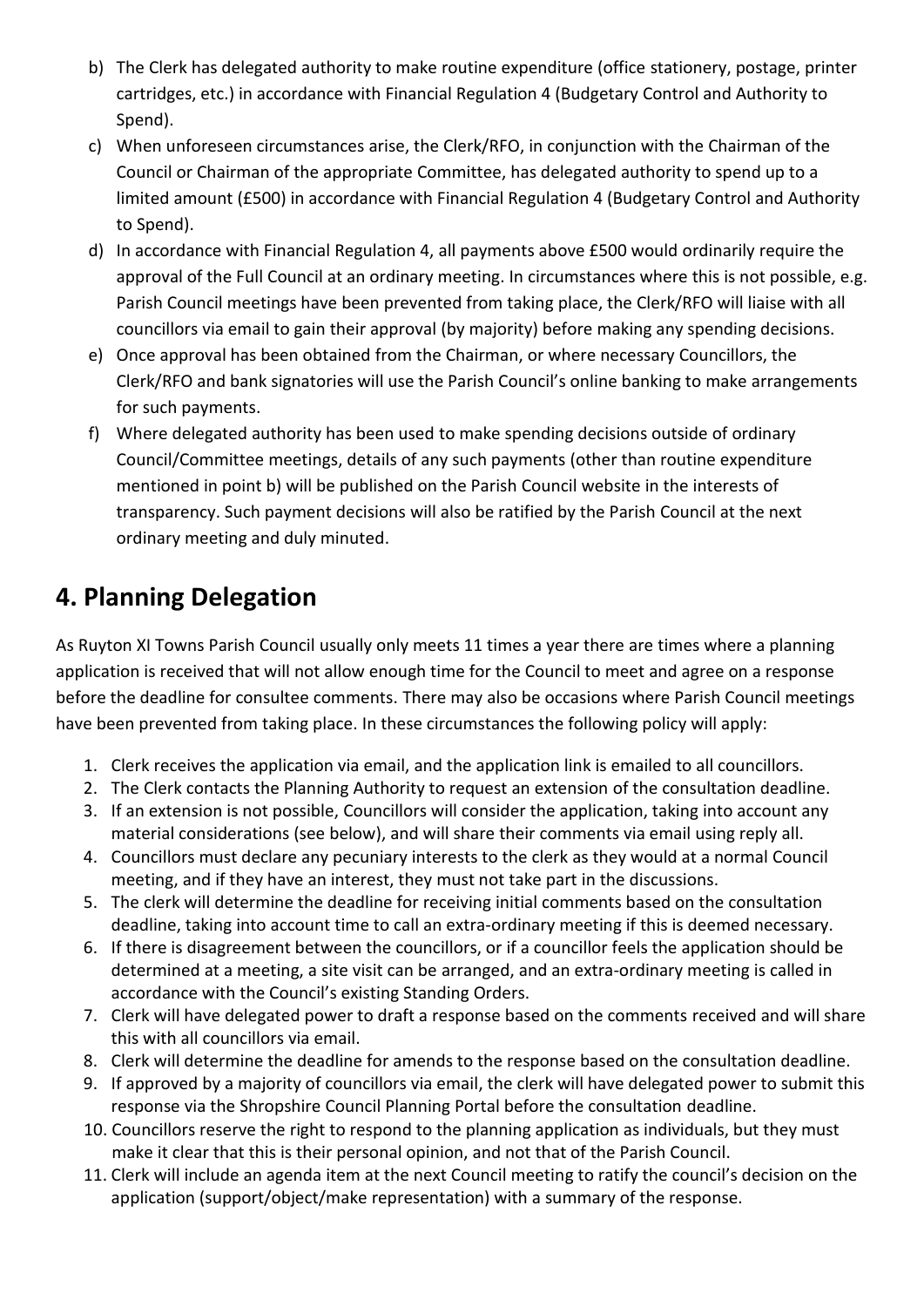#### **MATERIAL CONSIDERATIONS:**

A material consideration is a matter that should be taken into account in deciding a planning application or on an appeal against a planning decision.

Material considerations can include (but are not limited to):

- Overlooking/loss of privacy
- Loss of light or overshadowing
- Parking
- Highway safety
- Traffic
- Noise
- Effect on listed building and conservation area
- Layout and density of building
- Design, appearance and materials
- Government policy
- Disabled persons' access
- Proposals in the Development Plan
- Previous planning decisions (including appeal decisions)
- Nature conservation

#### **What is NOT a Material Consideration?**

When commenting on an application you should be aware that the following areas are **not** considerations:

- Nobody has a right to a view from their property. Shropshire Council can't control the effects of new development on the outlook from an existing property, except in the general case of residential amenity
- impact on the valuation of property
- the cost of a development is not a material consideration, and Shropshire Council has no jurisdiction to protect developers from expensive projects
- loss of trade or increased competition
- a personal interest or a civil dispute
- generally speaking, personal circumstances are not a material planning consideration.

# **5. Consultation Delegation**

There may be occasions where Parish Council meetings have been prevented from taking place. If meetings are prevented from taking place over an extended period of time, then there may be consultations to which the Council would be unable to respond. In these circumstances the following policy will apply:

- 1. Clerk receives notification of the consultation via email, and this is forwarded to all councillors, including any links to consultation documents and surveys.
- 2. The Clerk contacts the body holding the consultation, e.g. Shropshire Council, to request an extension of the consultation deadline.
- 3. If an extension is not possible, Councillors will consider the consultation documentation, and will share their comments via email using reply all.
- 4. Councillors must declare any pecuniary interests to the clerk as they would at a normal Council meeting, and if they have an interest, they must not take part in the discussions.
- 5. The clerk will determine the deadline for receiving initial comments based on the consultation deadline.